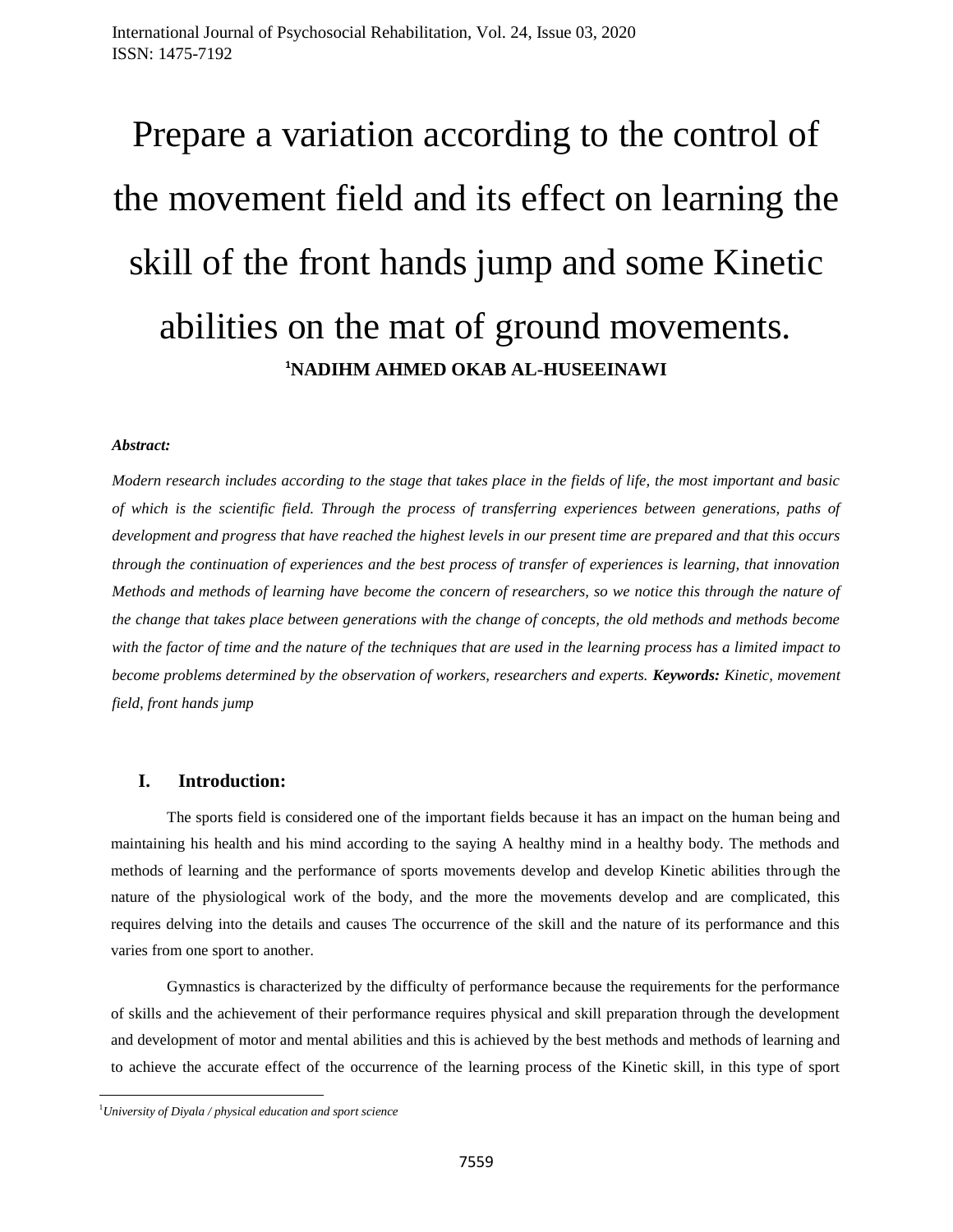# International Journal of Psychosocial Rehabilitation, Vol. 24, Issue 03, 2020 ISSN: 1475-7192

requires special conditions that must be met in the practitioner For her, this cannot be achieved for students in colleges of physical education due to the nature of acceptance, as it is not possible to achieve this process as it happens when selecting your gymnast player. Also, the skills that are learned are basic skills and they find it difficult in the learning process because the nature of the practice is for the first time as well as dealing with devices and this is what It is observed through hesitation and fear, especially the beginning of learning, and the performance and learning of the skill often fail, the gradual process of overcoming the difficulty of performance and the student's feeling of safety during the learning process allows him to think in the finer details of the skill in the sense that the focus is on the correct performance and absorbing the feedback that the teacher gives during the performance And keeping him away from any feelings such as fear and inability, that the performance of movements such as your gymnastics skills is not competent Advanced ages and without previous practice, this requires achieving the perception of muscular work as well as the feeling that will accompany the learning process, because the nature of gymnastics also differs in addition to the above in the nature of the practice. Dealing with devices that are components of performance is often a feeling of fear is one of the main reasons because Difficulty is an obstacle in the learning process.

As the importance of research lies in preparing exercises that control the movement field and its paths by minimizing the impact of biomechanical variables that affect performance, specifically the center of gravity of the body by changing distances and the effect of moments, as well as determining the field of movement parts. Performance to the real difficulty of the skill in an accurate and gradual manner, thus enabling the student to focus on the parts of the skill during the learning process and also to perceive the feedback and the correction process accompanying the performance, which has a finer impact on the Kinetic abilities and reduces the learning time.

#### **Research problem:**

Through the field experience of the researcher, being a gymnastics teacher, player and coach, he found it difficult to learn the skill of the front hands jump, especially the process of pushing the ground and making the bow in the back, and wrong learning occurs that is difficult for the teacher and student to correct, so the researcher decided to study the problem and develop solutions to it by dealing with the influences causing this

#### **Research aims:**

1- Preparing exercises according to the control of the movementfield to learn the skill of the front hands jump, floor movements mat

2- Identify the effect of exercises in learning the skill of the front hands jump on the rug of ground movements

3- Recognize that movement is affected by biomechanical variables that determine the form of performance and result in a movement field that is affected by the nature of physical and movement capabilities and physical measurements

4- Recognizing that movement is subject to a system in which movement is determined by one of the two influences overcoming biomechanical variables or internal forces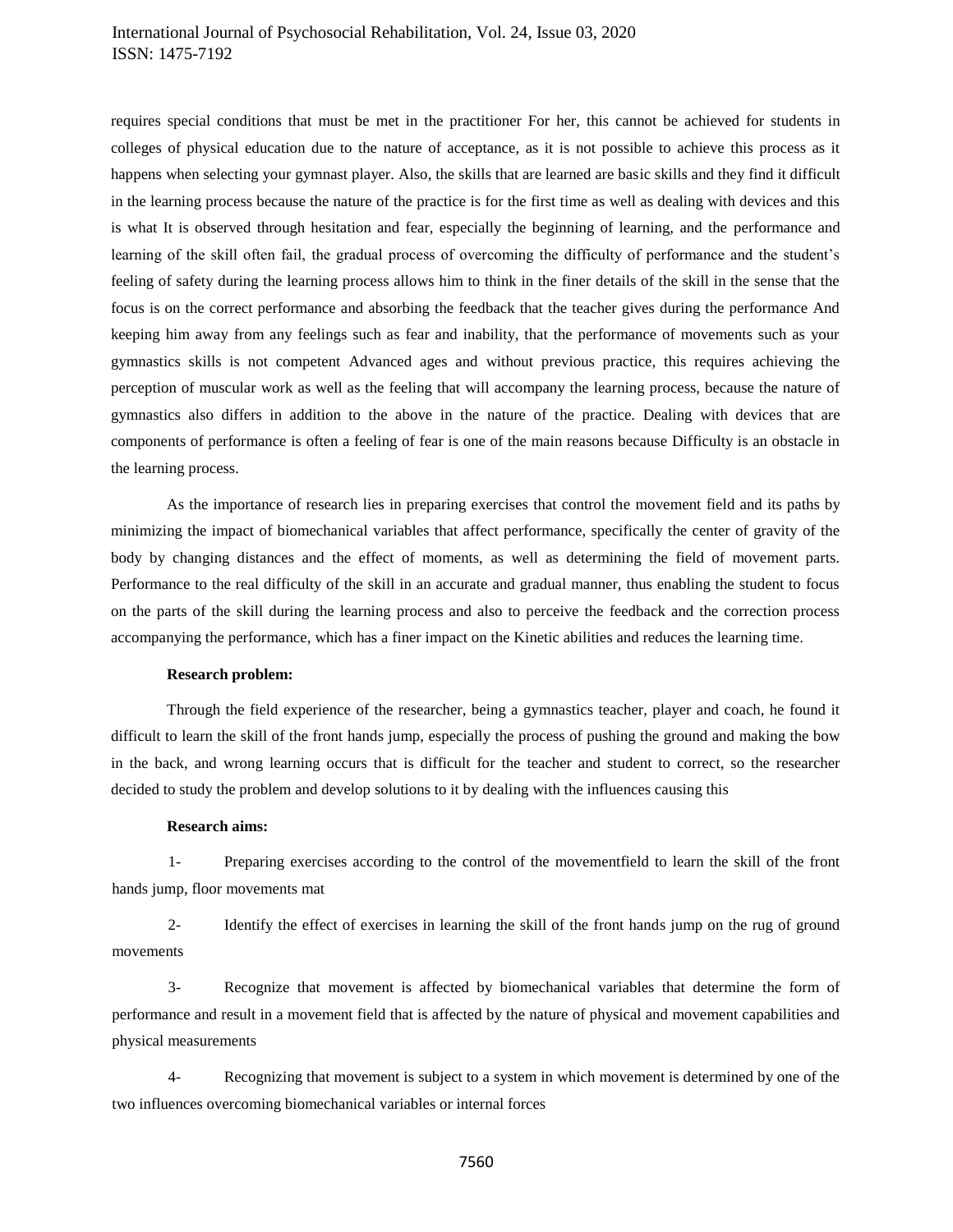## **Research hypotheses:**

1- There are significant differences between the pre and post tests in learning the skill of the front hands jump on the floor movement carpet.

2- There are significant differences between the post tests between the experimental and control groups in learning the skill of the front hands jump on the carpet of ground movements.

## **Research areas:**

- The human field, third stage students of the Faculty of Physical Education, Diyala University

The temporal domain

From 1/11/2019 to 1/15/2020

Spatial domain

Gymnastics Hall, Faculty of Physical Education, Diyala University

#### **Defining terms:**

The movement field: (a procedural definition of the researcher) is the area or space that the nature of the kinetic structure allows for any ideal performance)

# **II. Research methodology and field procedures:**

## **Research Methodology:**

The researcher used the experimental method to fill in the research problem and its objectives. The experimental method "proving temporary solutions through experience, and it is one of the approaches that is documented with the results it achieves.

## **Research community and sample:**

One of the things that must be taken into account in scientific research is to choose a sample that represents the original community, as the sample is closely related to the nature of the society from which it is taken, as it represents the part that represents the original community on which the researcher conducts a whole and the focus of his work on it" as the original community is for the third stage students of the College of Physical Education Diyala, whose number is (150) students. The research sample is (40) students. They were divided into two experimental and control groups. The control group was chosen by lottery method.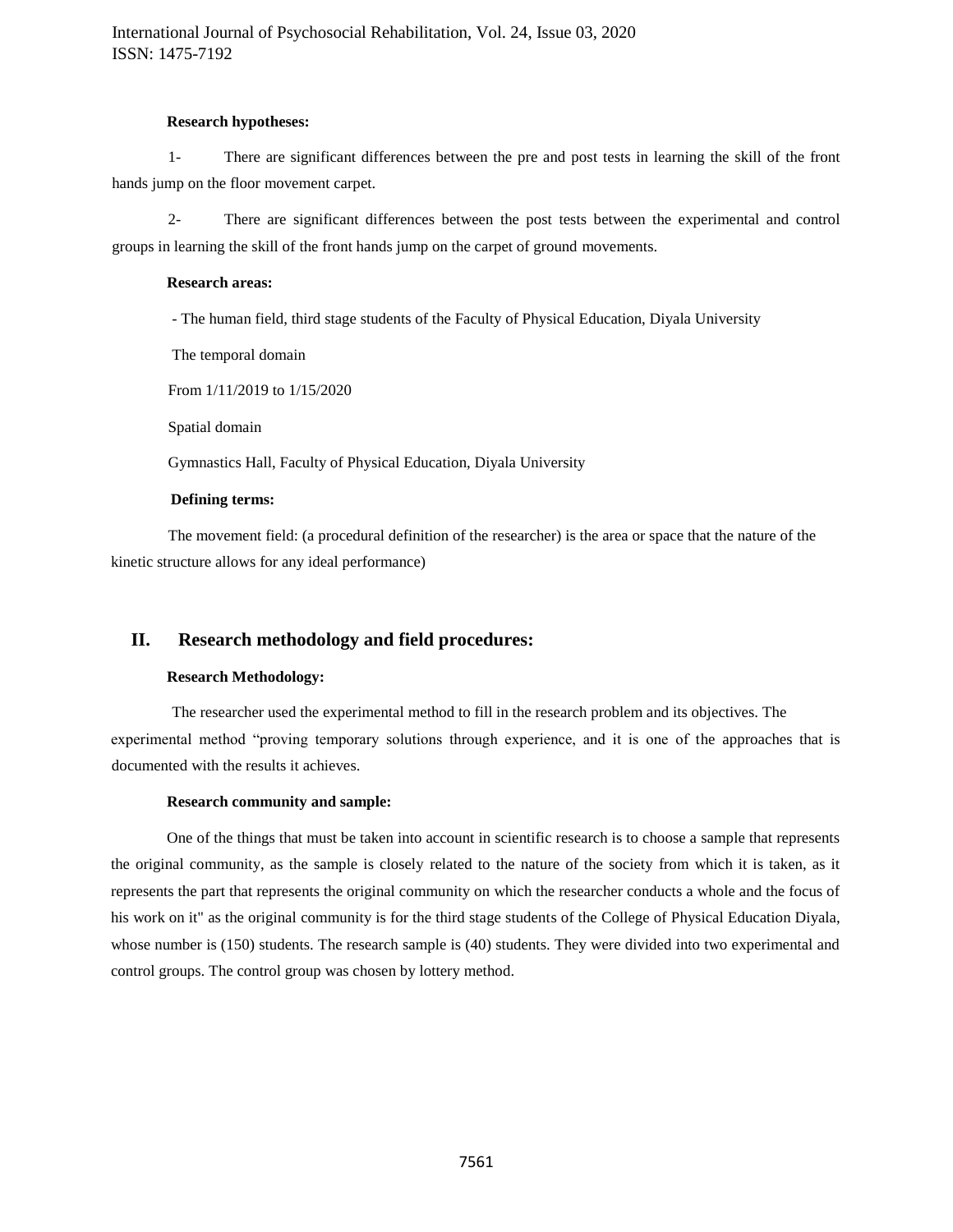# **Homogeneity of the sample:**

| Table No. (1) The researcher conducted homogeneity of the variables of height, weight and age to control the<br>effect of these variables on the learning process and also the nature of the field formed |            |                   |              |            |          |                           |                   |  |
|-----------------------------------------------------------------------------------------------------------------------------------------------------------------------------------------------------------|------------|-------------------|--------------|------------|----------|---------------------------|-------------------|--|
| Num                                                                                                                                                                                                       | Variables  | measuring<br>unit | $\mathbf{A}$ | <b>STD</b> | Mediator | Coefficient<br>of torsion | Standard<br>error |  |
|                                                                                                                                                                                                           | the weight | <b>Kg</b>         | 74.655       | 3.798984   | 73.5     | 0.667893                  | 0.600672          |  |
| 2                                                                                                                                                                                                         | Length     | Cm                | 175.8125     | 4.239145   | 176.75   | $-0.15001$                | 0.670268          |  |
| 3                                                                                                                                                                                                         | Age        | Year              | 22.9         | 1.104768   | 22       | 0.807084                  | 0.174679          |  |

# **Equivalent of the sample:**

| Table (2) The researcher conducted equivalence in the sample, researching the pre-tests to find out the equivalence of the sample |               |                |                      |            |             |            |                   |                |                     |                                   |
|-----------------------------------------------------------------------------------------------------------------------------------|---------------|----------------|----------------------|------------|-------------|------------|-------------------|----------------|---------------------|-----------------------------------|
| Num                                                                                                                               | Skills        | measuring unit | Experimental-<br>Pre |            | Control-Pre |            | (T)<br>calculated | (T)<br>Tabular | error<br>percentage | The<br>significant<br>differences |
|                                                                                                                                   |               |                | A                    | <b>STD</b> | A           | <b>STD</b> |                   |                |                     |                                   |
|                                                                                                                                   | Hands<br>jump | Degree         | 2.1                  | .58        | 2.08        | .38        | 1.97              | 0.521          | 2.9                 | Non-Sign                          |

At an error Percentage of 0.5 and a degree of freedom (38)

# **Tools and devices used in the research:**

Methods of gathering information:

- sources and references.
- Tests and benchmarks.
- Player test results registration forms
- The Internet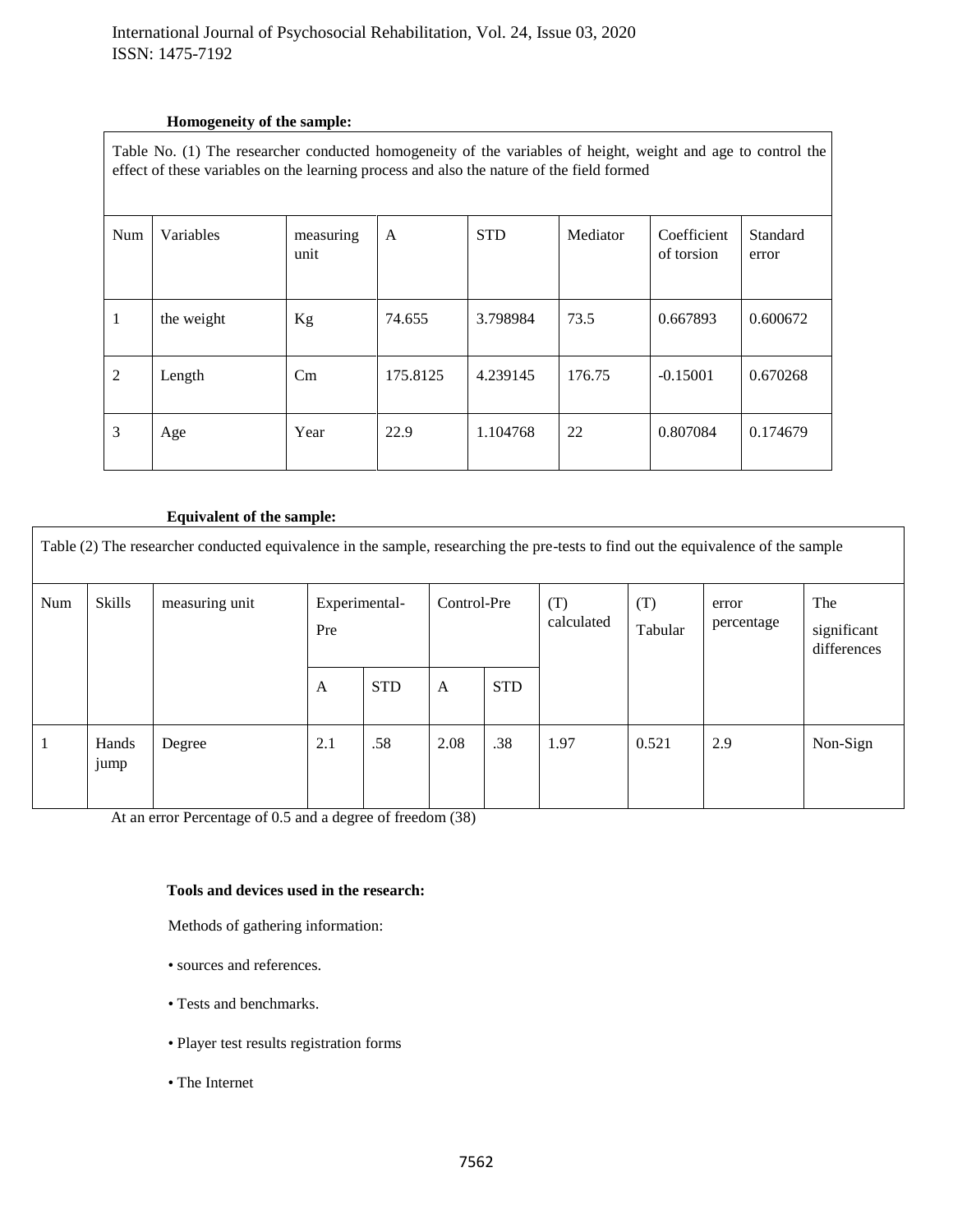## Observation and experimentation

Tools and devices used in the research:

First: Tools "are the means by which the researcher can collect all the data and solve the problem to achieve the goals of the research objectives, whatever those tools are data, sample and devices."

10 meter tape measure

- Adhesive tape
- Chalk
- Various pens and paper
- •Spongy rugs

Second: the devices

- •Sony 12MP camera
- Computer
- Hand clock

#### **Identify basic skills:**

The basic skills were determined according to the curriculum for the academic stage (the third stage of the Faculty of Physical Education) and as follows the front hands jump on the rug of ground movements

#### **Anthropometric identification:**

Through the researcher's experience of being a player, a trainer, and currently a teacher of gymnastics, he determined the physical parameters that affect the formation of the movement field, represented by the length of the limbs, the circumference of the chest, the circumference of the pelvis, and the length of the trunk, as well as determining the movement abilities.

#### **Tests used in the research**

The skill performance of the skill in question is evaluated by agreement of the judges, "The score is evaluated for students' performance of 10 degrees in accordance with international law, where the performance is assessed before for performance and its nature (4) judges as the highest and lowest grade are deleted, the average of the two scores is extracted, and the student's score is calculated.

## **Exploratory Experience:**

It is a mini experiment that represents the real experience. The researcher conducted the first exploratory experiment on Sunday 10/23/2014.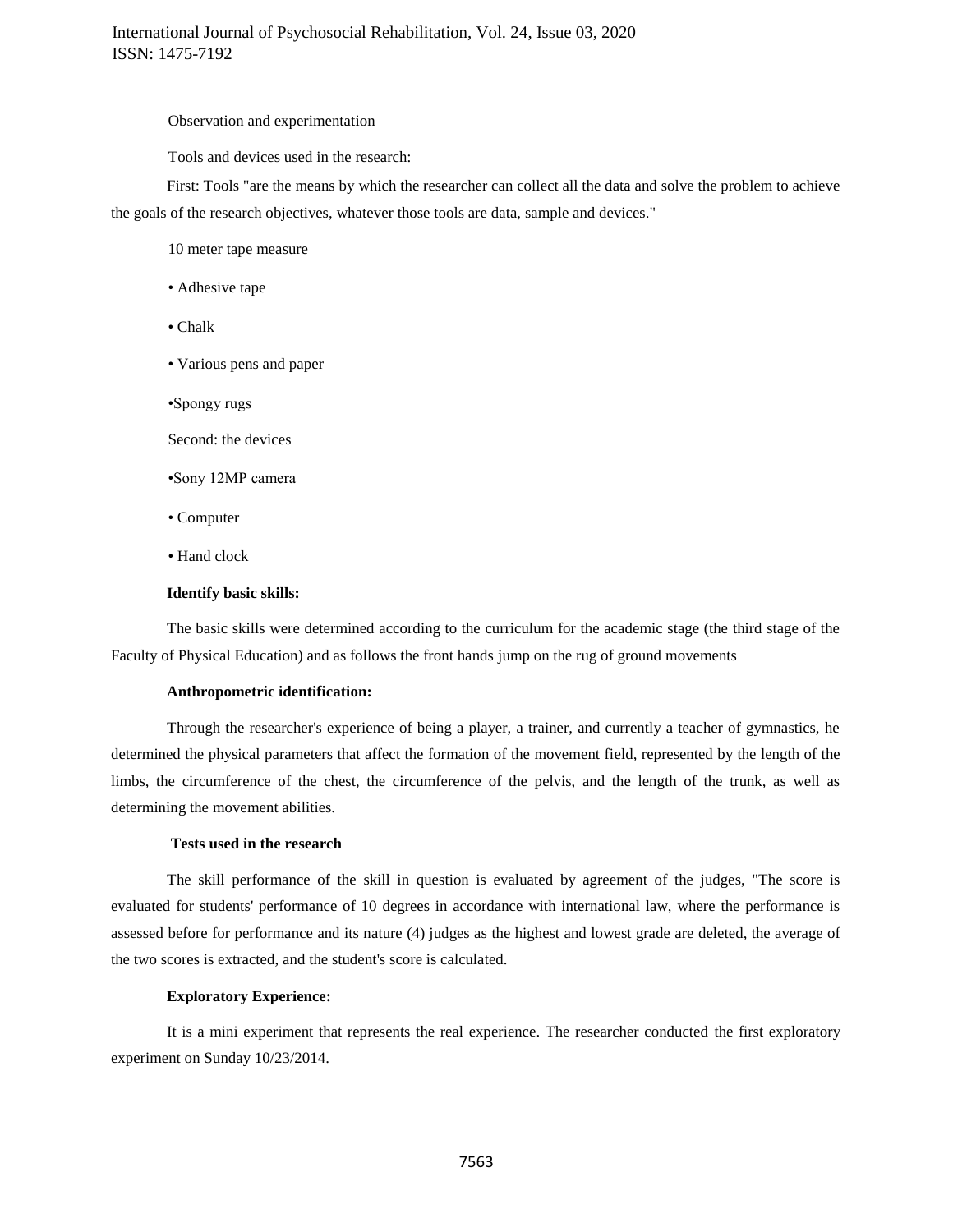## **Main experience:**

## **Pre-tests:**

The pre-tests for the skill performance of the skill in question were conducted, where the researcher intended to stabilize the conditions and prepare the process within the specified time to achieve the same conditions for the post tests, where the researcher conducted the tests on Monday 11/11/2019 at nine o'clock in the morning in the hall of the College of Physical Education and then Photographing the tests for the purpose of presenting them to the arbitrators to evaluate the performance of the research sample.

## **Field applications:**

The main experiment was carried out on the research sample for a period of (7) weeks by two hours for one lecture, which began on Tuesday 12/11/2019, as one week included a lecture in the whole lecture week (90 minutes) as the researcher entered the exercises prepared by him. By controlling the level of the height of the center of gravity of the body from the rise area at a height that does not hinder the performance, as the height of the center of gravity of the body constitutes a potential energy that is transformed into a kinetic energy by the steps of the advancement. Handstand being part of the movement that the player passes through, and then the level of heights is reduced so that he can perform the second exercise, which consists of pushing with the hands and lying down with an elongated object on the stretches. The arms reach the performance without the back spurs, i.e. the landing area, and control heights, the physical measurements of the player, especially the area of the hand position and the height of the bands, and the experiment was completed on Monday 12/30/2019.

## **POST- tests:**

The post- tests of the research sample were conducted on Thursday 2/1/2020 at nine o'clock in the morning. The skill test of the research sample was conducted in the gymnastics hall of the College of Physical Education at exactly nine o'clock as it was photographed for the purpose of presenting it to the arbitrators to evaluate the performance of the members of the research sample

## **III. Presentation and analysis of results:**

Through the results that the researcher reached by the researcher and by using the appropriate statistical methods and laws for data processing, he was able to achieve his research hypotheses and objectives according to the applied procedures he had done in his research experiment through which he reached these results, and they were discussed in the light of scientific references.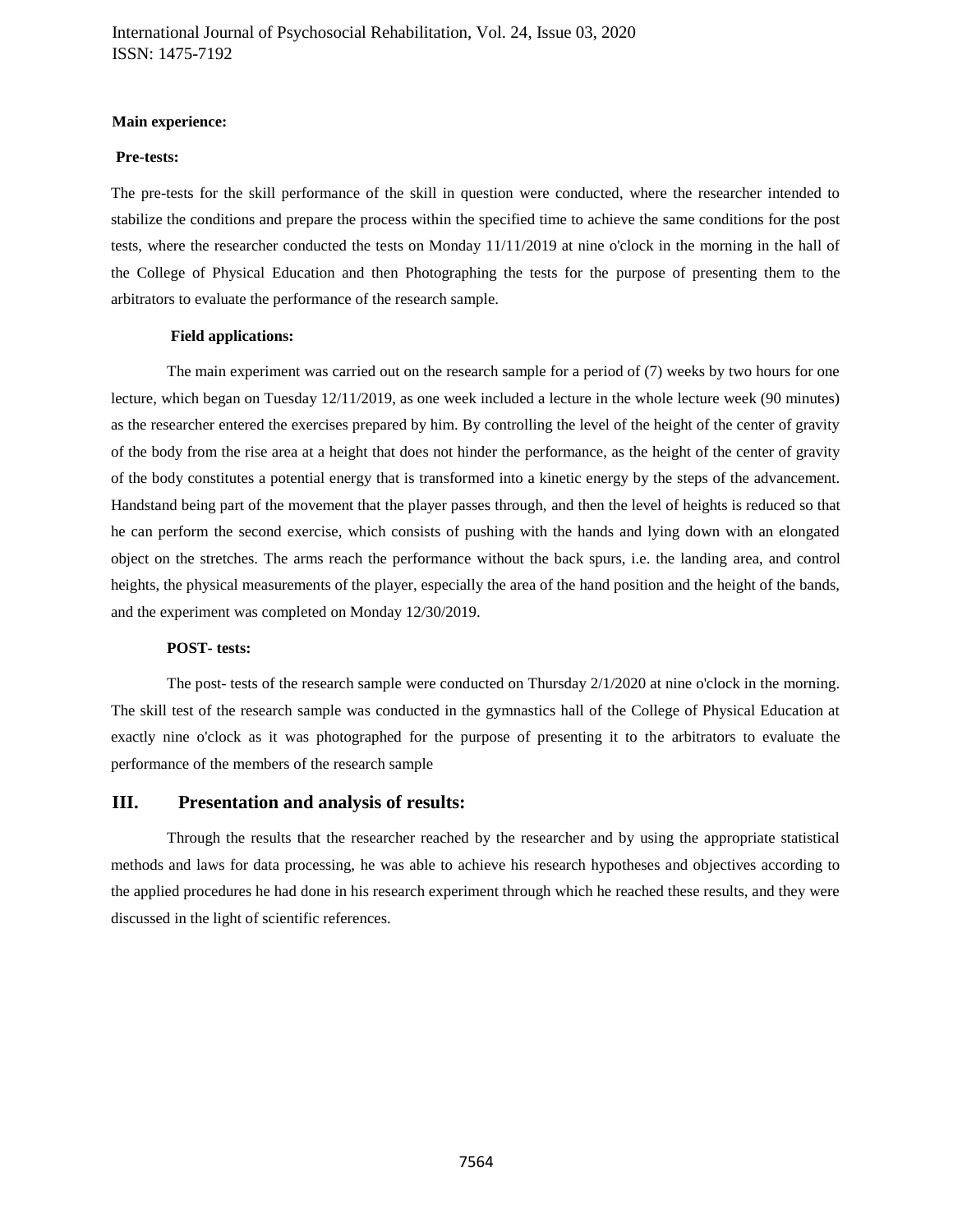Table (3) shows the value of the arithmetic mean and the standard deviations of the pre and post tests of the control group and the value of (T) the table and the calculated

| Num | <b>Skills</b> | measuring unit | Pre |            | Post   |            | (T)<br>calculated | (T)<br>Tabular | error<br>percentage | The<br>significant |
|-----|---------------|----------------|-----|------------|--------|------------|-------------------|----------------|---------------------|--------------------|
|     |               |                | A   | <b>STD</b> | A      | <b>STD</b> |                   |                |                     | differences        |
| -   | Hands<br>jump | Degree         | 2   | 0.08       | 6.0225 | 0.024      | 1.97              | 0.521          | 2.9                 | Non-Sign           |

At an error Percentage of 0.5 and a degree of freedom (19)

Table (3) shows the arithmetic mean and standard deviations for the pre and post tests, the calculated and tabular value (t), and the statistical significance of the hand jump skill.

As the arithmetic mean of the pre-test reached (2), the standard deviation (0.08), the arithmetic mean of the post test  $(5.4)$ , the standard deviation  $(0.7)$ , and the calculated value of (t) reached  $(15.3)$ , which is greater than the tabular (2.9) below the level of significance (0.5) and a degree Freedom (19), which indicates the existence of significant differences between the pre and post tests and in favor of the post test

Table (4) shows the value of the arithmetic mean and standard deviations of the pre and post tests of the experimental group and the value of (T) tabular and calculated

| Num          | <b>Skills</b>              | measuring unit | Pre   |            | Post  |            | (T)<br>calculated | (T)<br>Tabular | error<br>percentage | The<br>significant |
|--------------|----------------------------|----------------|-------|------------|-------|------------|-------------------|----------------|---------------------|--------------------|
|              |                            |                | A     | <b>STD</b> | A     | <b>STD</b> |                   |                |                     | differences        |
| $\mathbf{1}$ | Hands<br>$\bullet$<br>jump | Degree         | 2.105 | 0.580      | 7.425 | 0.950      | 18.126            | 2.9            | 0.001               | Sign               |

At an error Percentage of 0.5 and a degree of freedom (19)

Table No. (4) shows the arithmetic mean and standard deviations for the pre and post tests, the calculated and tabular value (t), and the statistical significance of the hand jump skill.

As the arithmetic mean of the pre-test reached (2.105), the standard deviation (0.580), the arithmetic mean of the post test (7.425), the standard deviation (0.950), and the calculated value of (t) reached (18.126), which is greater than the tabular which is  $(2.9)$  below the significance level  $(0.5)$  and a degree Freedom  $(19)$ , which indicates the existence of significant differences between the pre and post tests and in favor of the post test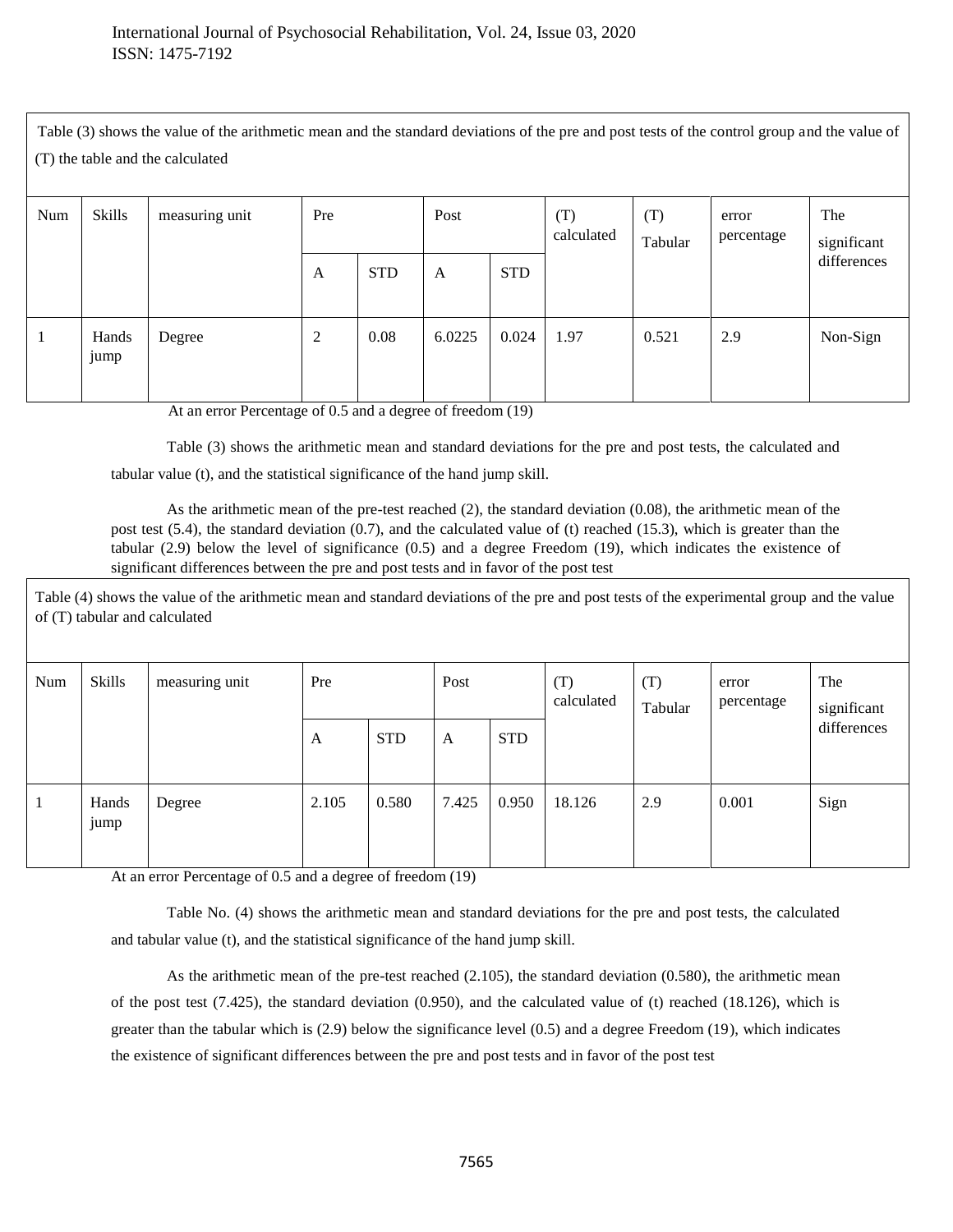Table (5) shows the value of the arithmetic means and the standard deviations of the POST- tests of the experimental and control groups, and the value and value of (t) tabular. And calculated. And error percentage

| Num | <b>Skills</b> | measuring unit | Pre   |            | Post                    |            | T          |         | error<br>perce | The<br>significant |                 |  |
|-----|---------------|----------------|-------|------------|-------------------------|------------|------------|---------|----------------|--------------------|-----------------|--|
|     |               |                |       |            |                         |            | calculated | Tabular | ntage          |                    | differ<br>ences |  |
|     |               |                | A     | <b>STD</b> | A                       | <b>STD</b> |            |         |                |                    |                 |  |
| 1   | Hands<br>jump | Degree         | 7.425 | 0.949      | 6.025<br>$\mathfrak{S}$ | 1.024      | 18.126     | 2.9     | 0.001          | Sign               |                 |  |

At the level of significance (0.05) and the degree of freedom (38)

Table (5) shows the values of the total scores and the difference between the two tests, the arithmetic mean and the standard deviation of the post test for the experimental and control groups, the calculated and tabular value (t) and the statistical significance of the handstand skill. The arithmetic mean of the post test for the experimental group reached (7.425) and the standard deviation (0.949) The value of the arithmetic mean of the post-test of the control group is (6.0255) and the standard deviation (1.024) and the calculated value of (t) amounted to (3.747) which is greater than the tabular value of  $(2.02)$  and the degree of freedom  $(38)$  and the error percentage reached  $(0)$ below the level of significance (0.05) This indicates that there are significant differences between the post-tests in favor of the experimental group.

Table (6) shows the value of the arithmetic mean, the standard deviation, and the correlation coefficient between some physical measurements andmovementabilities, the front-hand jump on the ground movement rug and the significant differences

| Variables    | A        | <b>STD</b> | The<br>Simple<br>correlation | error percentage | significant<br>differences |
|--------------|----------|------------|------------------------------|------------------|----------------------------|
| Front jump   | 7.4250   | .94972     |                              |                  |                            |
| Total length | 175.7000 | 4.35407    | .459                         | .042             | Sign                       |
| Leg length   | 98.1000  | 1.94395    | $-.452$                      | .045             | Sign                       |
| Arm length   | 78.3300  | 3.19936    | $-.456$                      | .043             | Sign                       |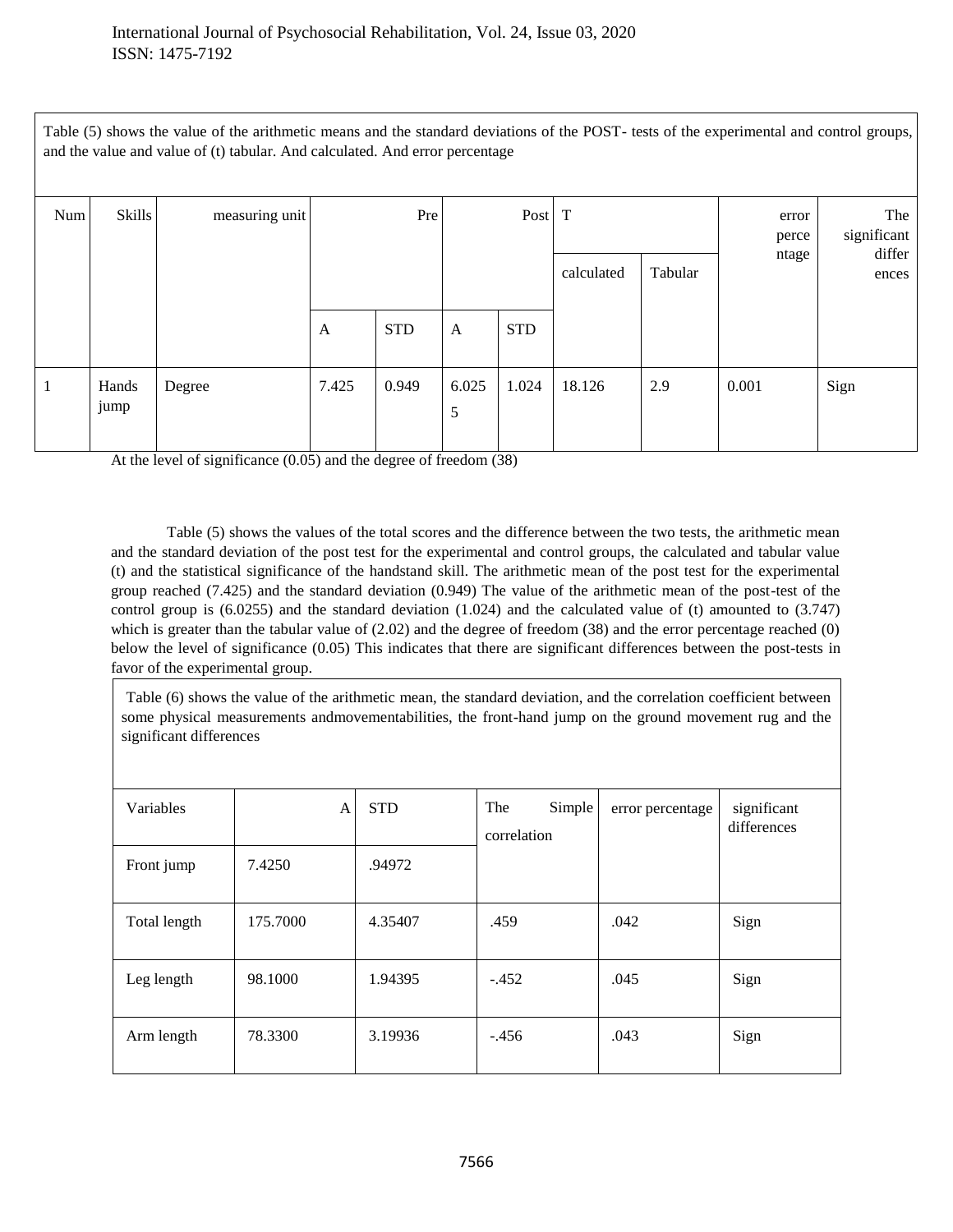| Shoulder width                                                   | 57.7150 | 2.39039 | $-.474$ | .035 | Sign     |
|------------------------------------------------------------------|---------|---------|---------|------|----------|
| Hip width                                                        | 44.8500 | 4.64843 | $-.491$ | .028 | Sign     |
| Agility                                                          | 12.7250 | 1.24049 | .495    | .026 | Sign     |
| Explosive<br>power                                               | 7.7500  | 1.01955 | .469    | .037 | Sign     |
| Speed<br>Transition                                              | 5.7000  | 1.34164 | $-.452$ | .045 | Sign     |
| Power<br>The<br>characteristic of<br>speed of the<br>right leg   | 5.7600  | 1.31365 | .483    | .031 | Sign     |
| The<br>Power<br>characteristic of<br>velocity of the<br>left leg | 6.2900  | 1.10592 | .145    | .543 | Non-Sign |

Table (6) shows the correlational relationship between performance and the field that it consists of with some physical measurements and some motor abilities, as the results showed not the majority of the variables as being significant and having an effect except for the characteristic strength of speed, where the correlation coefficient with the total length reached 459 and with an error percentage of 0.42. Legs -.452, with .045 error ratio, with arm length -.456, error ratio .043, shoulder width -.474, error ratio .035, hip width -.49, error ratio .028, grace .495, error ratio .026 and explosive force of hands. 469 and with an error percentage of .037, with a translational velocity -.452, with an error ratio of .045, and with a force characteristic of velocity for the right leg. The error rate is greater than .05, so the difference is not significant.

## **Discuss the results**

Through tables (3) (4) (5), as the results in Table (3) show that there is a development among the members of the control group, as it is natural that the learning process takes place through the curriculum prepared for learning the skill by the person in charge of the learning process according to the plan that is done Its application and through Table No. (4), there is a development among the members of the experimental group and the researcher attributes this development to the curriculum prepared by him according to the field control process and through Table (5) the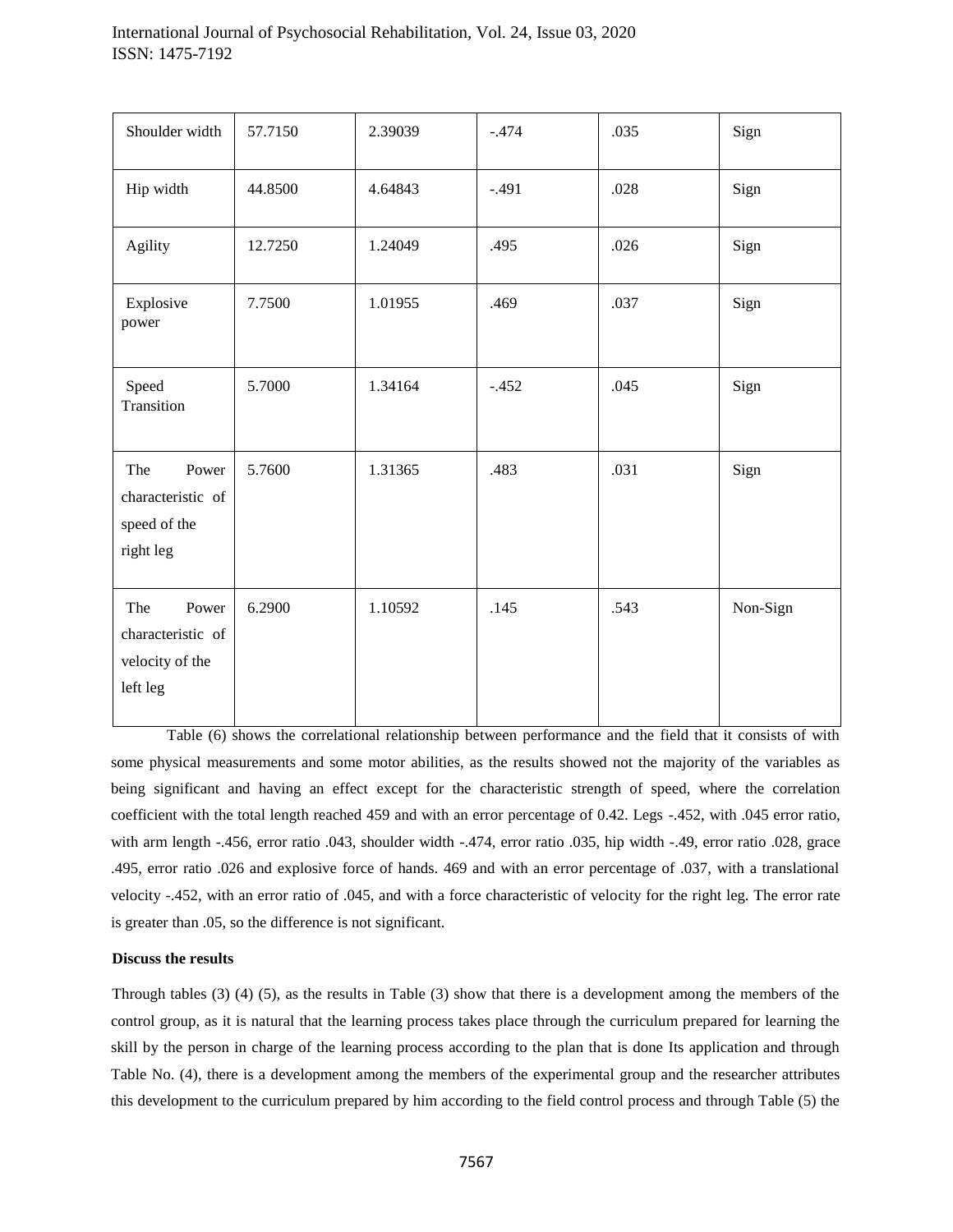# International Journal of Psychosocial Rehabilitation, Vol. 24, Issue 03, 2020 ISSN: 1475-7192

results showed that the experimental group achieved preference in the learning process, the researcher attributes that To the process of controlling the movement field, "The movement field, as we mentioned that it takes a different form according to the physical measurements, and thus the result is a limited use of the movement capabilities and parts of the body according to the need of movement, is the maximum use affects the technical performance. This feature can be invested in the process of learning the movement of Through the identification and expansion of this field, in both cases, we obtain a process of focus on technical performance through the careful use of movement and mental capabilities. The process of controlling the movement field dealt accurately and in successive steps with the variables affecting the performance. Aa and achieved the gradient with the difficulty resulting from the effect of the variables, the lifting of the center of gravity of the rising zone enabled the player to acquire the kinetic energy after converting the potential energy from the height to the center of gravity as well as raising the landing zone gave the player the feeling of the need to push the hands to rise and complete the exercise as well as the action of the bow in the back and thus focus On the pushing process and then the gradual return to the original position of performance by gradually reducing the center of gravity and practice achieving accurate handling of the nature of the use of muscle groups and its effect on the use of movement abilities through the accuracy of nervous work and mental abilities, the movement path of any skill is a measure of the size of the motor field and its shape consisting of pathways All parts are a result of performance. Therefore, overcoming performance difficulties by a mechanical action that achieves optimal performance, and that the process of controlling the movement field gives us a gradual deal with the effect of these variables. Sport separately, which is the optimal mechanical solution to the movement problem that is required to be performed in the best way to obtain The best results, "Al-Samurai," that the use of exercises according to the process of controlling the movement field achieved to reach the required speed of performance gradually and here is the required speed, which is considered maximum performance and not the maximum speed and it will gradually help by achieving neuromuscular compatibility and reaching the ideal performance and achieving Compatibility also takes the muscle's need for performance from the potential energy, and this achieves more time. "The art of performance does not necessarily mean the use of the potential energy of all muscles because the art of good performance depends on what is developed by assistive exercises and using speed at its maximum level in the form of performance. The effect of the variables is the adaptation of the muscular work to solve the performance problems resulting from the effect of the variables and thus the growth of movement capabilities to achieve the required performance.

Table (6) has shown, through the correlational relations, that the movement capabilities and physical measurements other than the explosive force of the left leg have an effect on the performance, the physical measurements form the ends of the movement field and it limits the use of the movement capabilities. Its increase in the back arch with the increase in the thrust force with the arms means a wrong and unstable landing. The force characterized by speed did not show a link with the nature of performance. The rise represented by the right-footed man is faster and in a greater amount. As for the physical measurements, he showed the moral link, that the external physical measurements of the body determined the form of performance, and this in turn determined the nature of the movement capabilities and the percentage of their contribution to the performance and vice versa and that the ideal performance of the body is achieved through the accuracy of the proportion between the movement shape and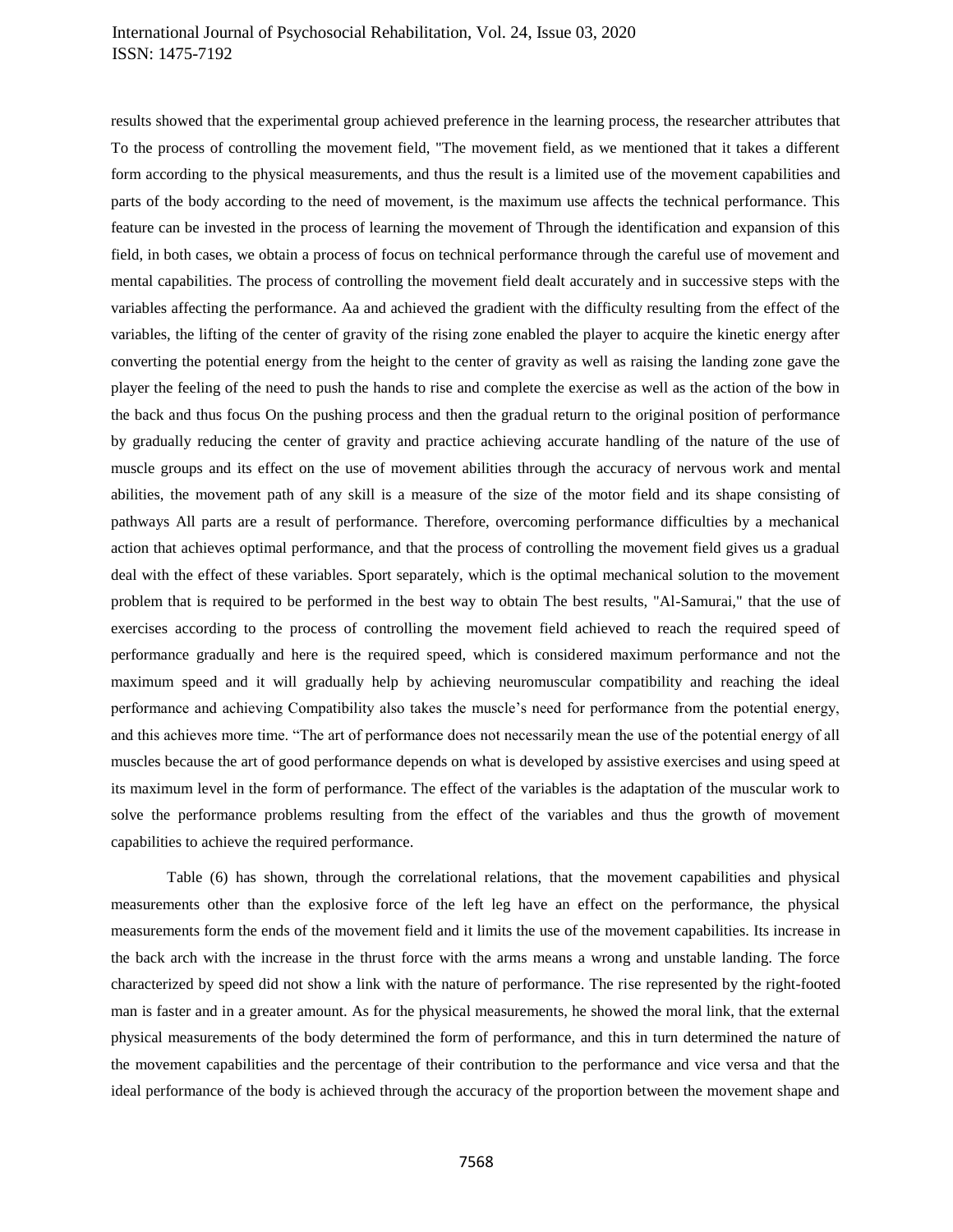the physical measurements Muhammad Subhi Hassanein believes, "The symmetry of the length of the limbs with each other is of great importance in gaining muscular conformations with Most sporting activities and height may be less important in some sporting activities.

# **IV. Conclusions:**

1- The researcher reached a theory of variables in movement performance and movement interpretation, as the movement performance and its shape are controlled by variables represented (gravity, distance, time, physical measurements, body weight, moments) and the movement action of the ideal performance using the physical and movement capabilities according to the percentage of their contribution as well as capabilities The mentality, as this theory assumes that controlling the size of the movement field affects performance

A- Determines from the variables, the nature of their impact, the difficulty and ease of performance

- B Fast or slow performance
- C The nature of the use of physical and movement capabilities
- D the nature of the use of mental capabilities

2- The theory explains the movement as shown in the diagram. In the event that the internal forces prevail, the movement of the body takes place towards the achievement of the goal. .)

3- The base of variables in performance (the speed of movement performance is inversely proportional to the size of the movement field, where the speed of performance increases as its size decreases and decreases as its size increases and with the optimal use of the nature of movement and mental abilities)

The dynamic field (the area or space that the movement construction allows for any ideal performance according to the biomechanical variables affecting it and the body measurements)

> 4- The locomotor system, which is one of the movement manifestations (it is the kinetic action resulting from the effect of the biomechanical variables on the body and the internal muscle strength that resists it for that body to achieve the goal of movement) and is divided into two parts

- A- The innate locomotor system
- B- Acquired locomotor system

# **V. Recommendations:**

1- Focusing on the parts most affected by the variables by controlling the type of effect on the center of gravity